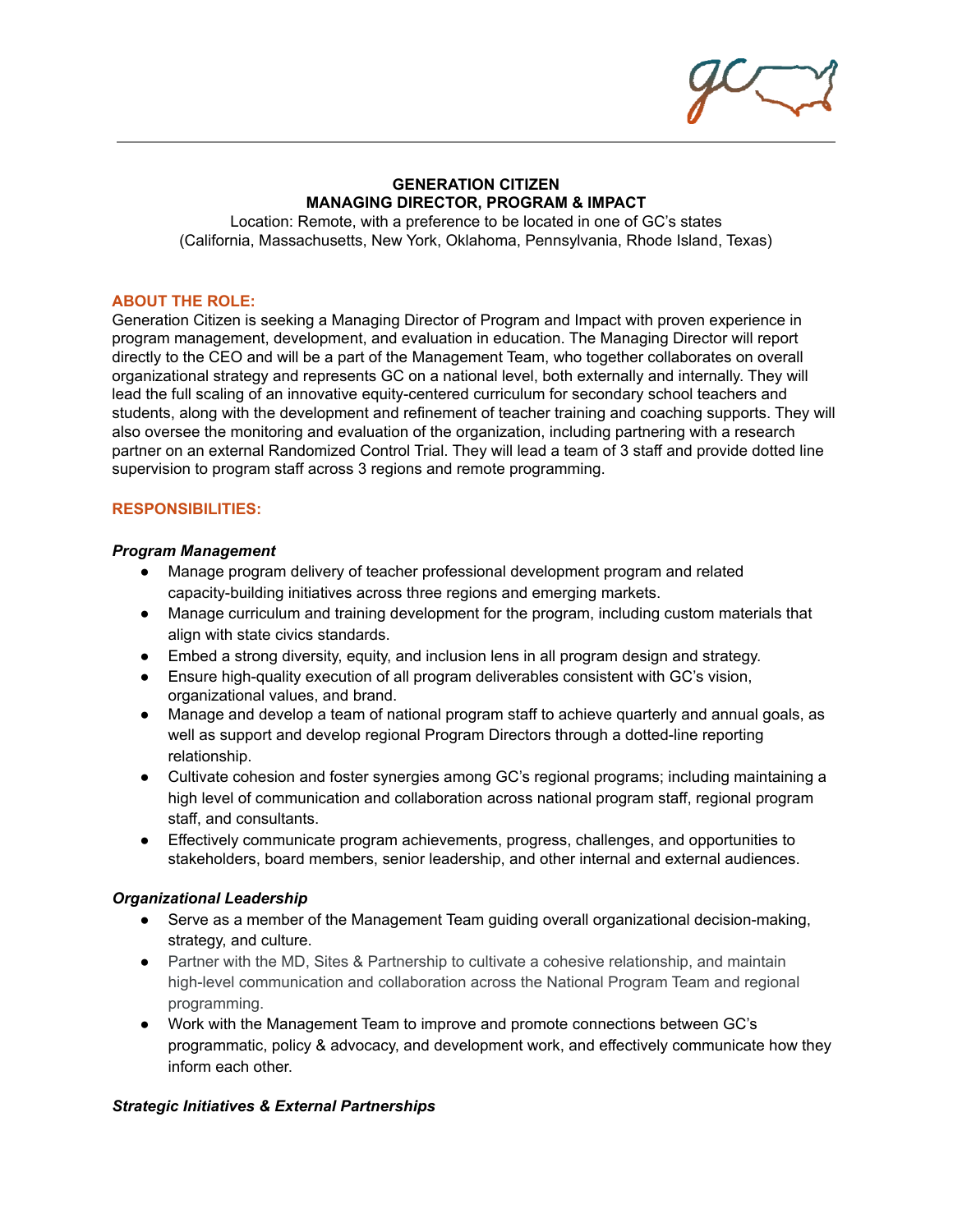

- Serve as an organizational ambassador of GC's program nationally by building and deepening relationships with community partners and peer organizations; manage relationships to ensure GC is in tune with, and working in tandem with, other education organizations to best position civics education and Action Civics in the broader education sphere.
- Elevate GC's brand and profile through thought leadership including, but not limited to, writing articles, attending conferences, and representing GC on programmatic coalitions.
- Collaborate with the Chief Development Officer to ensure grants and government contracts are aligned with programming and innovations, and to share impact results and learning areas with key funders.

## *Knowledge Management & Program Evaluation*

- Oversee the development of necessary systems, processes, and tools to better support the facilitation, collection, and sharing of knowledge that is generated by programming (regularly scheduled and innovative pilots) to elevate and share learning and best practices across the organization.
- Oversee the communication of organizational learning and impact with a broad range of communities, and oversee the development of the appropriate dissemination systems and technology to do so effectively.
- In close partnership with GC's Chief Policy & Advocacy Officer, ensure that key project outcomes and/or policy, advocacy, and legislation are evaluated and leveraged for maximum community and learning impact.
- Cultivate and support high-level academic and research partnerships and projects; prioritize potential projects and make decisions on time investments based on what will have the greatest impact on our program and mission.

# **THE FOLLOWING IS LIKELY TRUE OF OUR MANAGING DIRECTOR, PROGRAM & IMPACT'S EXPERIENCE:**

- 7+ years of non-profit experience, across program management and program evaluation, with progressive responsibility and success and a track record of coaching and leading high-performing, collaborative teams
- Experience in the field of education, education reform, or youth development with demonstrable experience creating (or overseeing the creation of) curricula for youth and adult learners, and experience working with youth in a classroom setting
- Holds a deep understanding of the unique stressors of teachers and school administrators, with experience immersing themselves professionally or academically with theories and practices related to project-based learning and teacher professional growth.
- Experience building strong relationships and leading complex change management initiatives, and instilling agency in direct reports amidst ambiguity
- A strong, established network of relationships in the education policy and/or civics education space
- Experience building and tightly managing a program budget, within a non-profit environment with restricted funding and limited resources, and making difficult budget decisions based on weighing risks and rewards

## **MINIMUM REQUIREMENTS PREFERRED:**